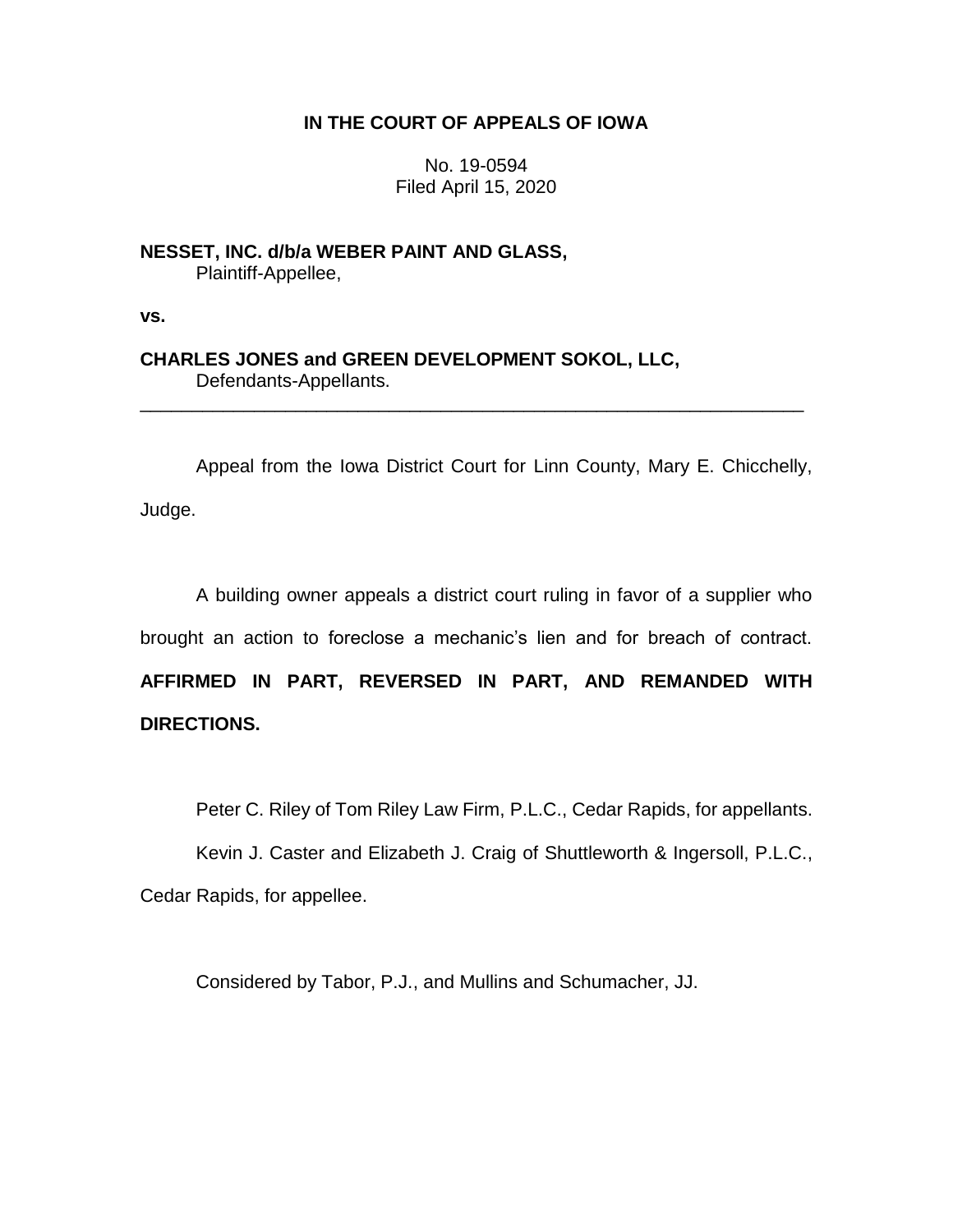## **TABOR, Presiding Judge.**

Charles Jones and his limited liability company, Green Development Sokol, appeal the district court's award of \$17,708—plus interest and attorney fees—to Weber Paint and Glass. Their brief raises three issues.<sup>1</sup> First, Green Development complains Weber Paint misjoined its equitable action to foreclose a mechanic's lien with a breach-of-contract claim. Second, Jones alleges the district court mistakenly held him personally liable for the breach. And third, Green Development claims the court should have reduced Weber Paint's award based on deficiencies in the work the company performed.

We grant relief on one of these three claims. Green Development waived the first claim by failing to timely raise the misjoinder issue. But on the second claim, we agree the court misapplied the burden of proof in imposing personal liability on Jones. On the third issue, the court properly rejected an offset based on allegations of Weber Paint's substandard performance. Finally, we remand for the district court to award reasonable appellate attorney fees to Weber Paint, as the prevailing plaintiff.

#### **I. Facts and Prior Proceedings**

 $\overline{a}$ 

The Sokol building opened in 1908 as a gymnasium and served that role for one-hundred years—until the 2008 floods hit downtown Cedar Rapids. The building stood vacant until 2014. Then, Green Development started its historical

<sup>&</sup>lt;sup>1</sup> Both Jones and Green Development are parties to the appeal. Our decision refers to Jones individually when discussing his actions and the corporate entity when otherwise appropriate.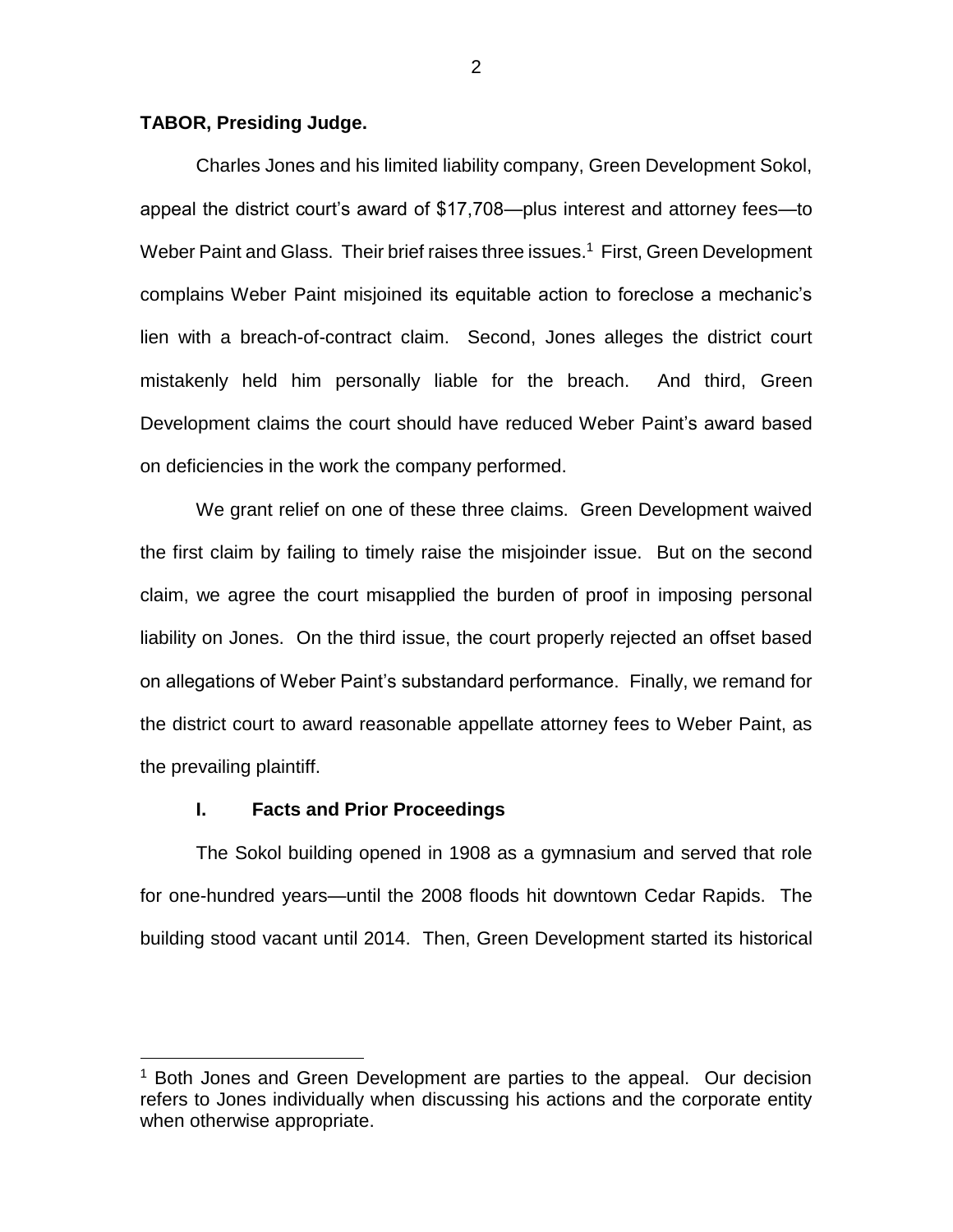renovation, which included constructing apartments on the upper levels and a brewery and restaurant on the first two floors.

Miles Wilson initially served as construction manager for the renovation. Wilson subcontracted with Larry Nesset, owner of Weber Paint, a Marion-based business, to do various remodeling projects for the building. Those projects included installing a metal and glass railing around the mezzanine level of the restaurant. Weber Paint also supplied the double doors for the front of the building (pictured below in a trial exhibit).



In January 2017, Wilson bowed out as the general contractor. So Jones started to communicate directly with Nesset from Weber Paint. Nesset testified,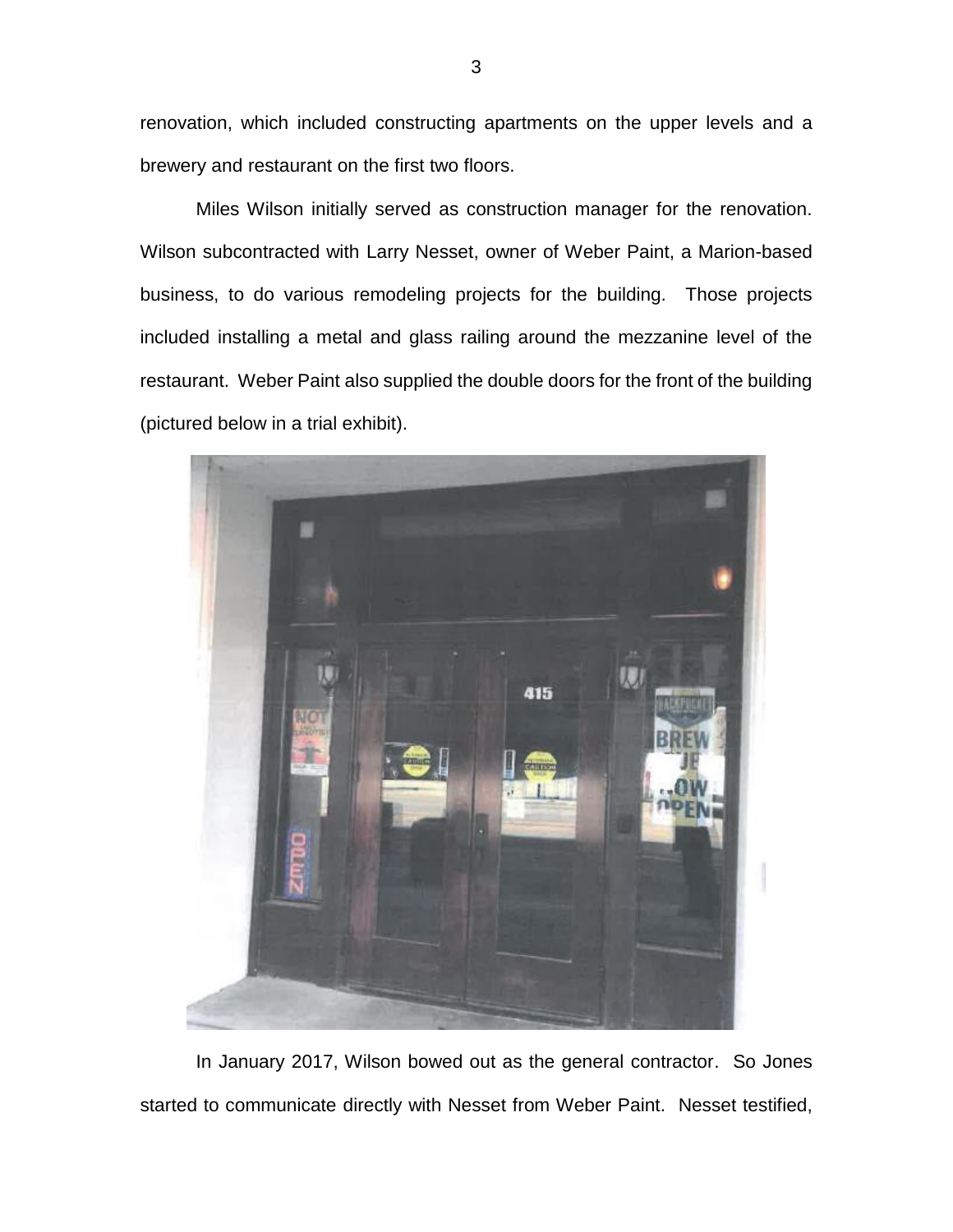"We dealt with Charles [Jones]. . . . He was giving us directions, he was providing the payments, he was who I was corresponding with." Nesset and Jones did not enter a written contract. But when asked about Jones's responsibilities taking over for Wilson, Nessett said, "He's the building owner, as far as I was concerned. Or the owner's representative."

Meanwhile, Jones worried he would face a \$50,000 penalty on his historical tax credit investment if the building did not pass a scheduled final city inspection. Jones testified the scope of work in his contract with Wilson included "the vanilla shell for the building."<sup>2</sup> In turn, Wilson's subcontracting work with Weber Paint included the front doors.

Because of the time crunch, Weber Paint rushed the finishing job, leaving varnish drips on those doors. Jones bemoaned the poor work in text messages sent to Nesset sent in late January 2017. Accompanied by a photograph of the varnish, Jones wrote: "This door isn't invoice able" and "That door is a travesty." The next day Jones told Nesset that until their dispute was resolved workers from Weber Paint should "not trespass on the Sokol property."

Nesset testified:

 $\overline{a}$ 

[T]he doors weren't ready for installation. And we told Mr. Jones that, but he had arranged for an inspection and insisted that we deliver the doors and install them anyway, which we did. Normally they

 $2$  The parties did not define "vanilla shell," which is "a construction-industry term that means different things depending on the circumstances and the agreement of parties to a construction contract." *See WAF-2, LLC v. Lowry Bldg., LLC*, No. A16- 0531, 2016 WL 7439090, at \*2 (Minn. App. Dec. 27, 2016); *see also Minnwest Bank, M.V. v. All, Inc.*, No. A10-936, 2011 WL 781178, at \*1 (Minn. App. Mar. 8, 2011) (describing "vanilla shell" as a project finished to the point at which tenants could customize the space as desired). But considering Jones's testimony, the district court found Nesset was "never made aware of the 'vanilla shell' deadline" until it became imminent.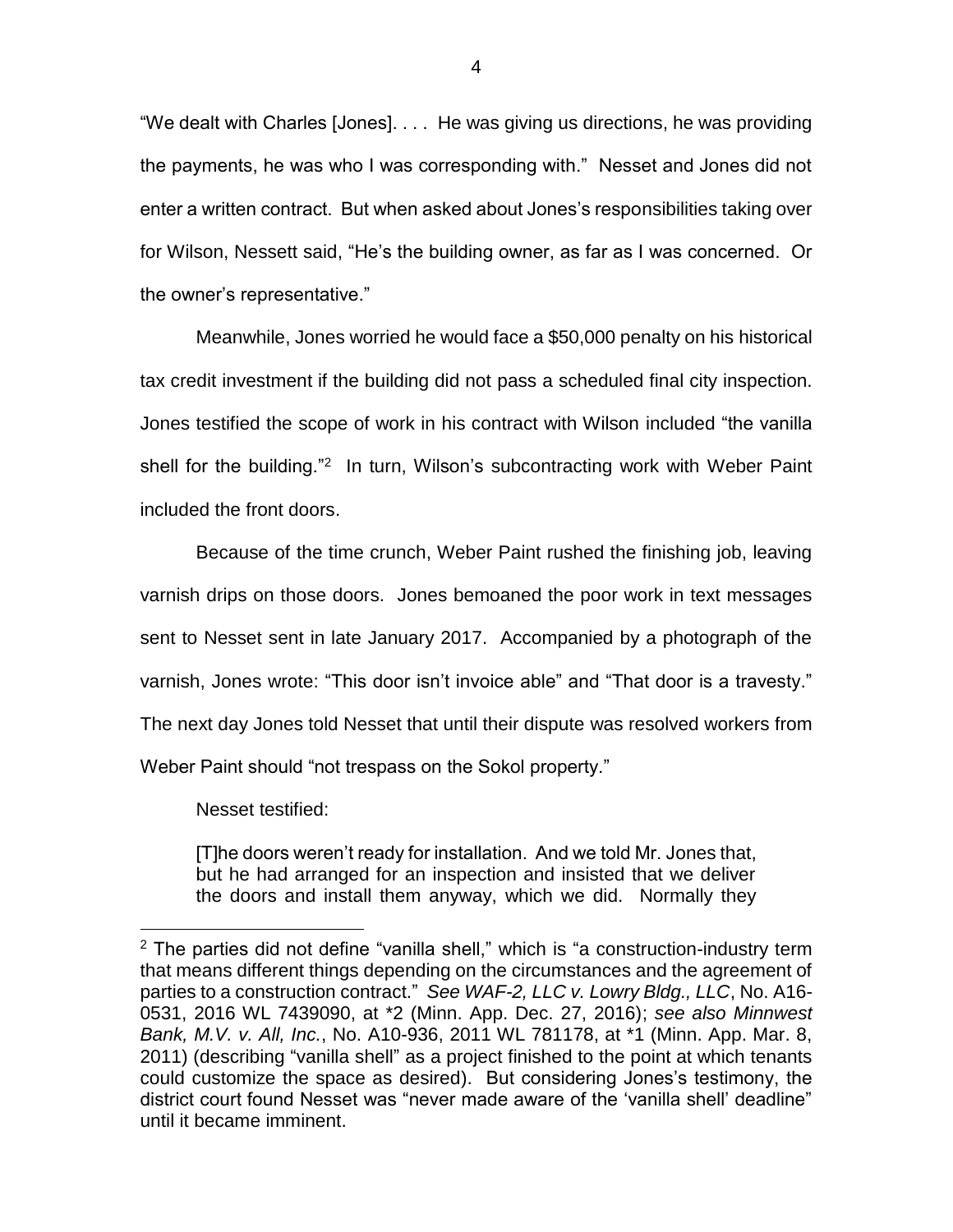would have been in our shop for a couple more days to have that run sanded out and finished properly.

Nesset explained he could "fix that on site" but did not "rush down and do something" because of January's inclement weather and Green Development being nearly \$18,000 behind in payments to Weber Paint. At the end of January, Weber Paint filed a mechanic's lien against the property owned by Green Development for the then-unpaid amount of \$33,000.<sup>3</sup>

In February, Wilson mediated a meeting between Jones and Nesset. After Wilson issued a \$7000 partial payment to Weber Paint, the company completed its work. Jones texted Nesset: "Hey Larry, one of those two front doors I can't get to stay unlocked." After a Weber Paint employee adjusted the doors, Jones lodged no further complaint. Between March and July 2017, Jones wrote five text messages, two letters, and one email to Nesset reaffirming his intent to pay the past due invoices. None of those communications mentioned defective work.

In fact, in late March, Jones sent this upbeat message:

Larry, thank you again for your help in getting the Sokol building as far along as it is. February 15th we opened the Back Pocket Brew Pub, and 45 days later I've been able to secure another substantial amount of money. As soon as the front awning is finished . . . I can submit my historic tax credit applications and thereby have more than enough funds to pay the entire balance owed to you. . . . I will continue to work as hard as I can to get all this wrapped up and paid up as soon as possible, I hate owing money maybe as much as you hate being owed. It's the best I'm able to do right now, but again there is no realistic risk of not getting the rest.

But Jones's optimism didn't resolve the dispute. In November 2017, Weber

Paint filed a two-count petition against Jones and his LLC. The first count sought

 $\overline{a}$ 

 $3$  The parties stipulated Green Development Sokol, LLC was the record title holder of the real estate.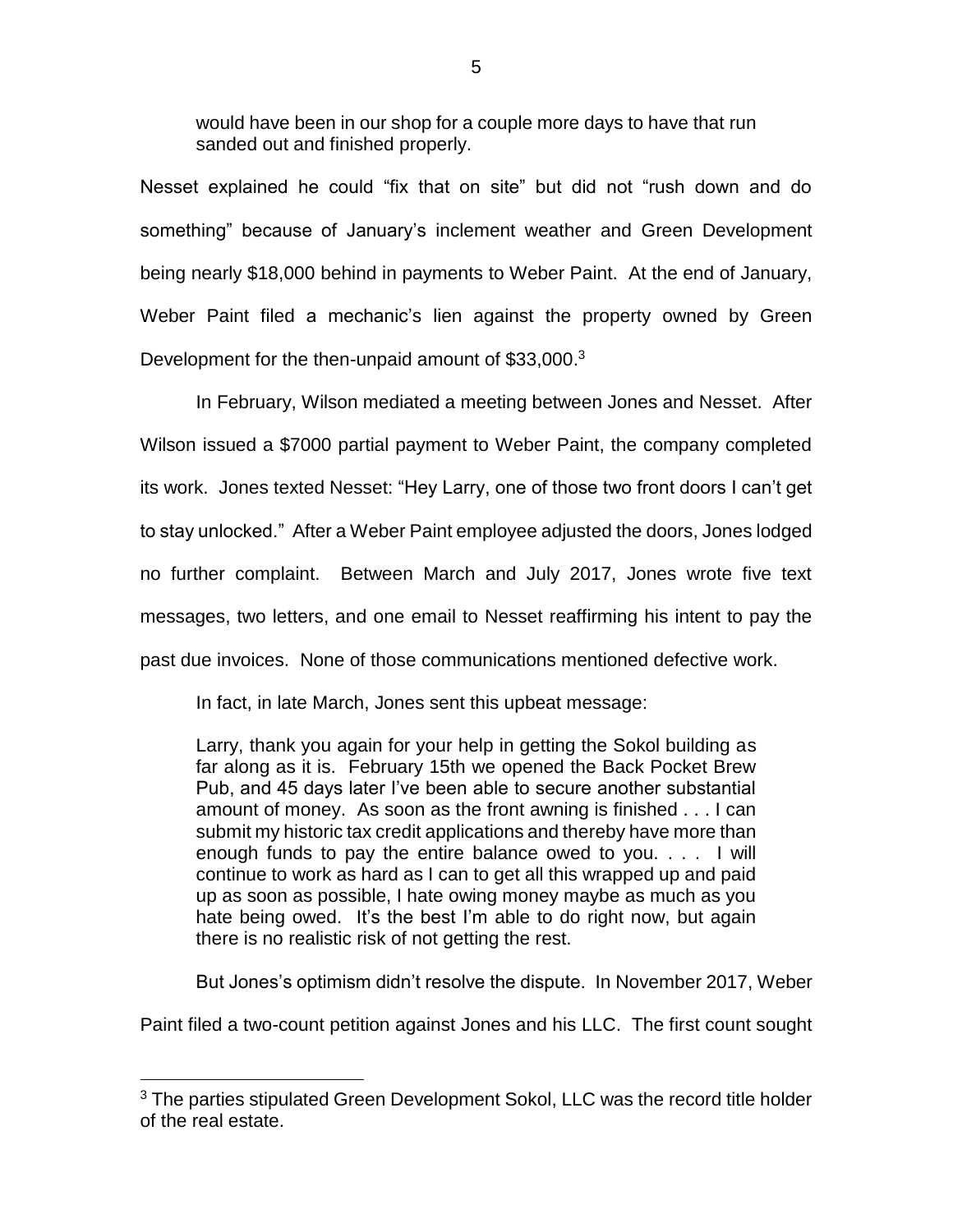to foreclose the mechanic's lien; the second count alleged Green Development or Jones breached their agreement to furnish labor, materials, and equipment for the Sokol project. According to Nesset, the total amount invoiced by Weber Paint to Wilson or Jones was \$56,962. The payments totaled \$39,254, leaving a difference of \$17,708. Jones and Green Development filed an answer in January 2018, denying Weber Paint was entitled to recovery and alleging "deficiencies in the work performed."

The district court held a non-jury trial in January 2019. In a post-trial brief, Green Development alleged for the first time that Iowa Code section 572.26 barred joinder of the action to enforce the mechanic's lien and the separate count for breach of contract. In February, the court issued judgment for Weber Paint "in the amount of \$17,708.33, subject interest at 10 percent, per annum, on the amount of \$17,427.36 beginning on January 4, 2017, and on the amount of \$280.97 beginning on January 30, 2017, plus attorney's fees in the amount of \$1,391.18 plus interest at the legal rate." The court also ordered the mechanic's lien foreclosed.

Jones and Green Development moved to enlarge or reconsider, asking the court to rule on the misjoinder issue, to find Jones was not personally subject to the mechanic's lien, and to set off an amount for Weber Paint's deficient performance on the doors. The district court ruled the assertion of misjoinder was untimely. The court maintained its position that Jones was personally liable for the judgment. And it provided no set off. Jones and Green Development now appeal.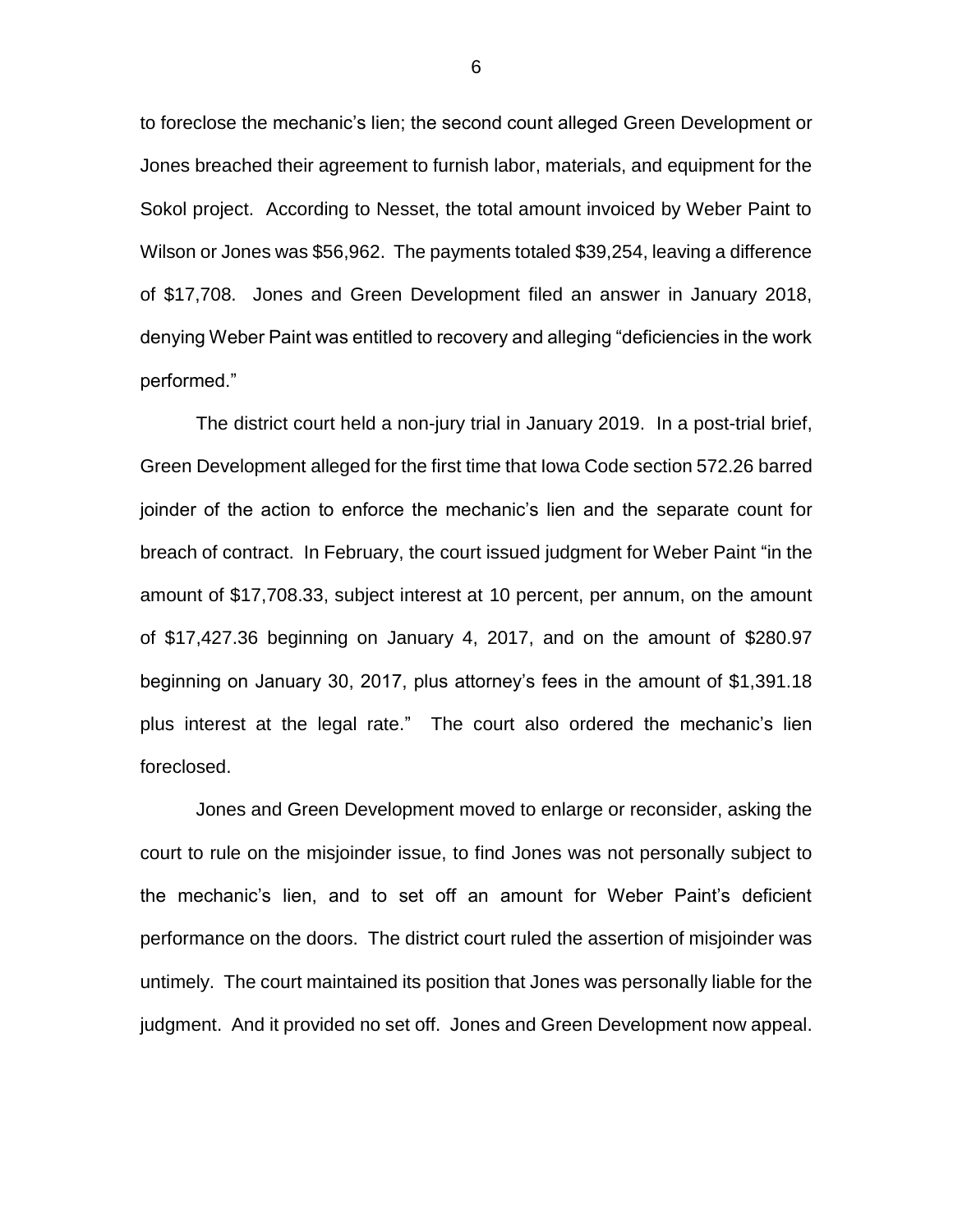## **II. Analysis**

#### **A. Misjoinder of Actions**

Green Development alleges the district court erred in allowing Weber Paint to bring an equitable action to foreclose a mechanic's lien while also suing for breach of contract. *See* Iowa Code § 572.26 (2017) ("An action to enforce a mechanic's lien shall be by equitable proceedings, and no other cause of action shall be joined therewith."). We review an interpretation of joinder rules for correction of legal error. *See Neill v. W. Inns, Inc.*, 595 N.W.2d 121, 123 (Iowa 1999).

Shortcutting that allegation, Weber Paint contends the district court correctly decided Green Development waived its right to complain about improper joinder by waiting to raise it in a post-trial motion. *See Capitol City Drywall Corp. v. C. G. Smith Constr. Co.*, 270 N.W.2d 608, 611 (Iowa 1978) (holding "misjoinder is not jurisdictional" so a defendant waives that claim when "he does not attack it by timely motion"). We agree Green Development waived any objection to misjoinder.

### **B. Individual Liability**

 $\overline{a}$ 

Jones next claims the district court erred in holding him personally liable for any breach of contract because he was acting in his representative capacity for Green Development Sokol, LLC. We review this claim for correction of legal error.<sup>4</sup>

<sup>&</sup>lt;sup>4</sup> Jones asserts this claim was brought in equity and is reviewed de novo. Considering that this is a breach-of-contract claim, and having reviewed the record, we conclude the claim was tried at law. Thus, review is for legal error. *See* Iowa R. App. P. 6.907.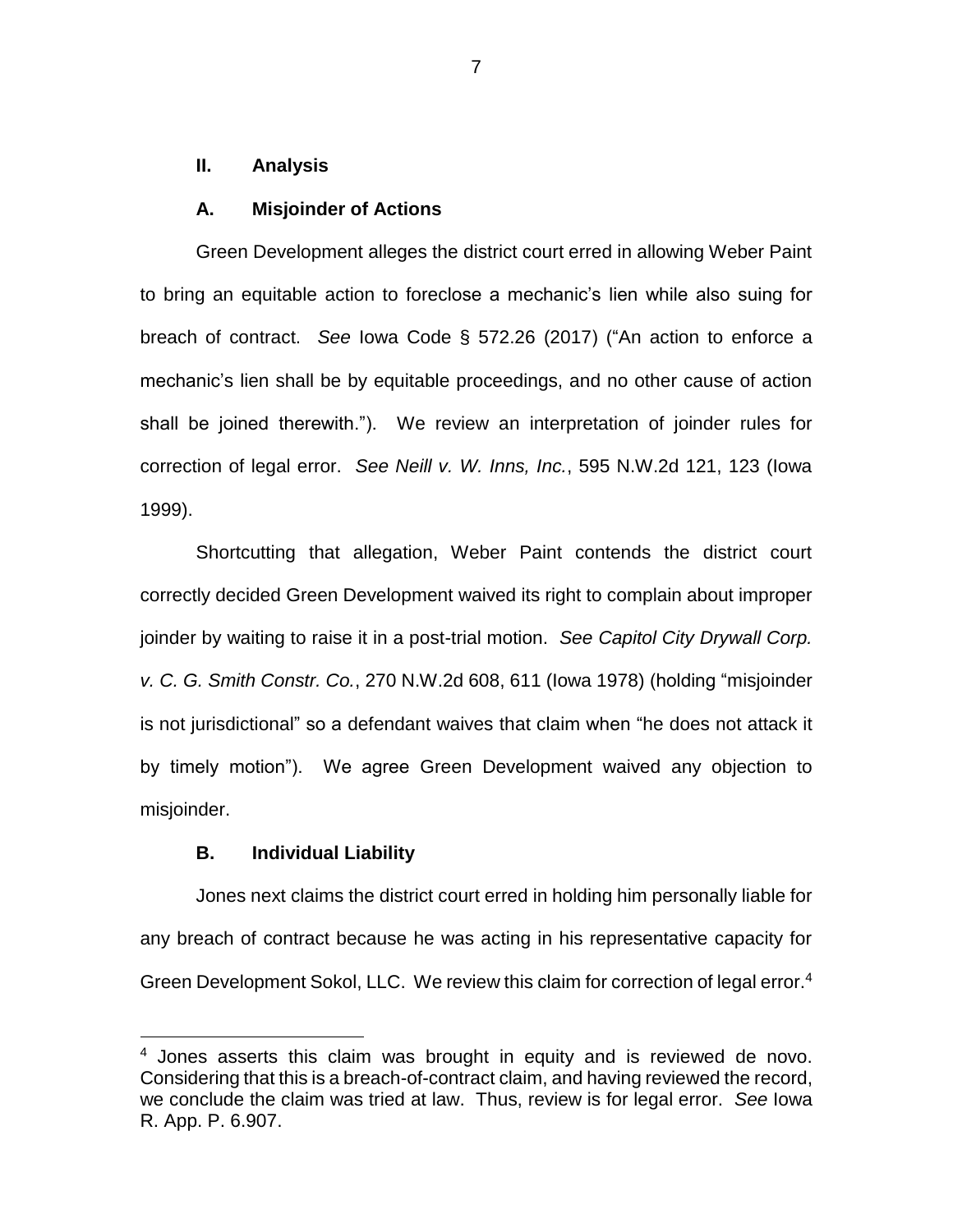*See* Iowa R. App. P. 6.907; *Van Sloun v. Agans Bros., Inc.*, 778 N.W.2d 174, 178 (Iowa 2010) (affirming "an action on contract is treated as one at law"). We are bound by the district court's findings of fact if supported by substantial evidence. Iowa R. App. P. 6.904(3)(a). But we are not bound by its legal conclusions. *Van Sloun*, 778 N.W.2d at 179.

At the core of Jones's claim is Iowa Code chapter 489, the Revised Uniform Limited Liability Company (LLC) Act. By its nature, a limited liability company is "an entity distinct from its members." Iowa Code § 489.104(1). And critically, a member or manager is not liable for the "debts, obligations, or other liabilities of a limited liability company, whether arising in contract, tort, or otherwise" solely because of acting as a member or manager. *See Hawkeye Land Co. v. ITC Midwest LLC*, 125 F. Supp. 3d 885, 901 (N.D. Iowa 2015) (citing Iowa Code section 489.304). Only under "exceptional circumstances" will a court "pierce the veil" of an LLC and hold a member or managers individually liable. *Id*.

When deciding whether piercing an LLC's veil is appropriate, we look for these circumstances: "(1) it is undercapitalized, (2) it is without separate books, (3) its finances are not separated from individual finances, (4) it pays an individual's obligations, (5) it is used to promote fraud or illegality, or (6) it is merely a sham." *Ne. Iowa Co–Op. v. Lindaman*, No. 13–0297, 843 N.W.2d 477, 2014 WL 69605, at \*9 (Iowa Ct. App. 2014) (citing *Briggs Transp. Co., Inc. v. Starr Sales Co., Inc.*, 262 N.W.2d 805, 810 (Iowa 1978)); *see also Cemen Tech., Inc. v. Three D. Indus., L.L.C.*, 753 N.W.2d 1, 6 (Iowa 2008) (putting forth six-step analysis for piercing an LLC's veil). But this list is not exhaustive. *Boyd v. Boyd & Boyd, Inc.*,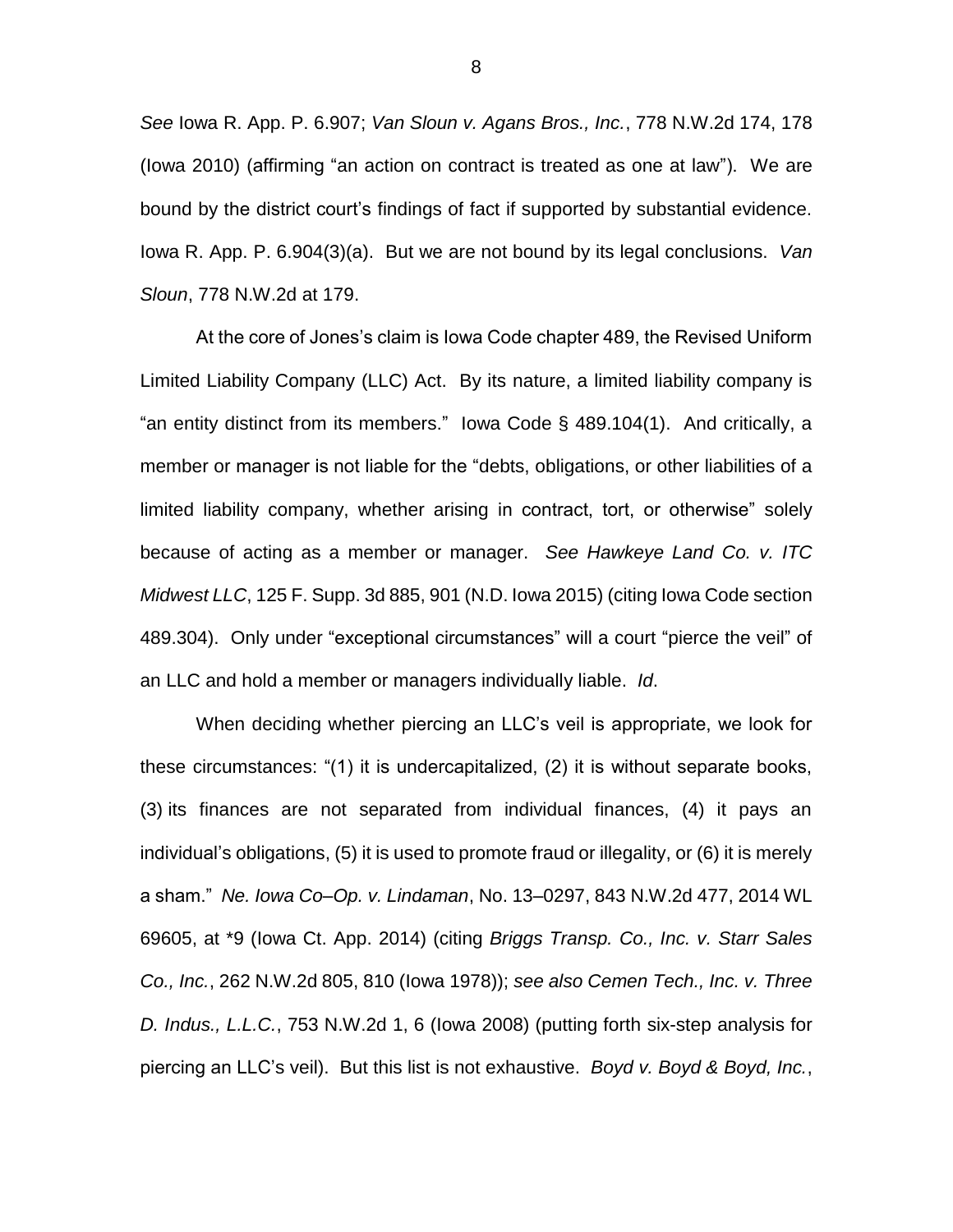386 N.W.2d 540, 544 (Iowa Ct. App. 1986) (emphasizing "no precise formula is available to predict when a court should disregard the corporate entity").

Key to our analysis is deciding who has the burden on personal liability. The district court placed the onus on Jones because he pleaded as an affirmative defense: "Any contractual relationship between [Weber Paint], as a contractor or subcontractor would have been with Green Development, as Charles Jones is merely a member and manager of Green Development." The court then held Jones did not prove his affirmative defense. The court found Jones repeatedly promised to pay Nessett by text or in letters not on LLC letterhead and did not include his title within the LLC.

In contrast, Jones contends the burden rests with Weber Paint as the party alleging personal liability. *See Cemen Tech. Inc.*, 753 N.W.2d at 6 ("The burden is on the party seeking to pierce the corporate veil to show the exceptional circumstances required." (quoting *In re Marriage of Ballstaedt*, 606 N.W.2d 345, 349 (Iowa 2000)). He notes Weber Paint alleged in its petition that "Green Development and/or Charles Jones breached the Agreement." Jones asserts his answer clarified the business structure, without shifting the burden to him. Even Weber Paint admits, in the alternative, that proving Jones's personal liability may be an element of its case in chief. Under that scenario, Weber Paint maintains it showed Jones should be liable in his individual capacity for breach of contract.

Like Jones, we read the case law as placing the burden on Weber Paint, as plaintiff, to show exceptional circumstances exist to warrant imposing personal liability on Jones, as a member of the LLC that owns the Sokol building. *See Mac Chambers Co., Inc. v. Iowa Tae Kwon Do Acad., Inc.*, 412 N.W.2d 593, 598 (Iowa

9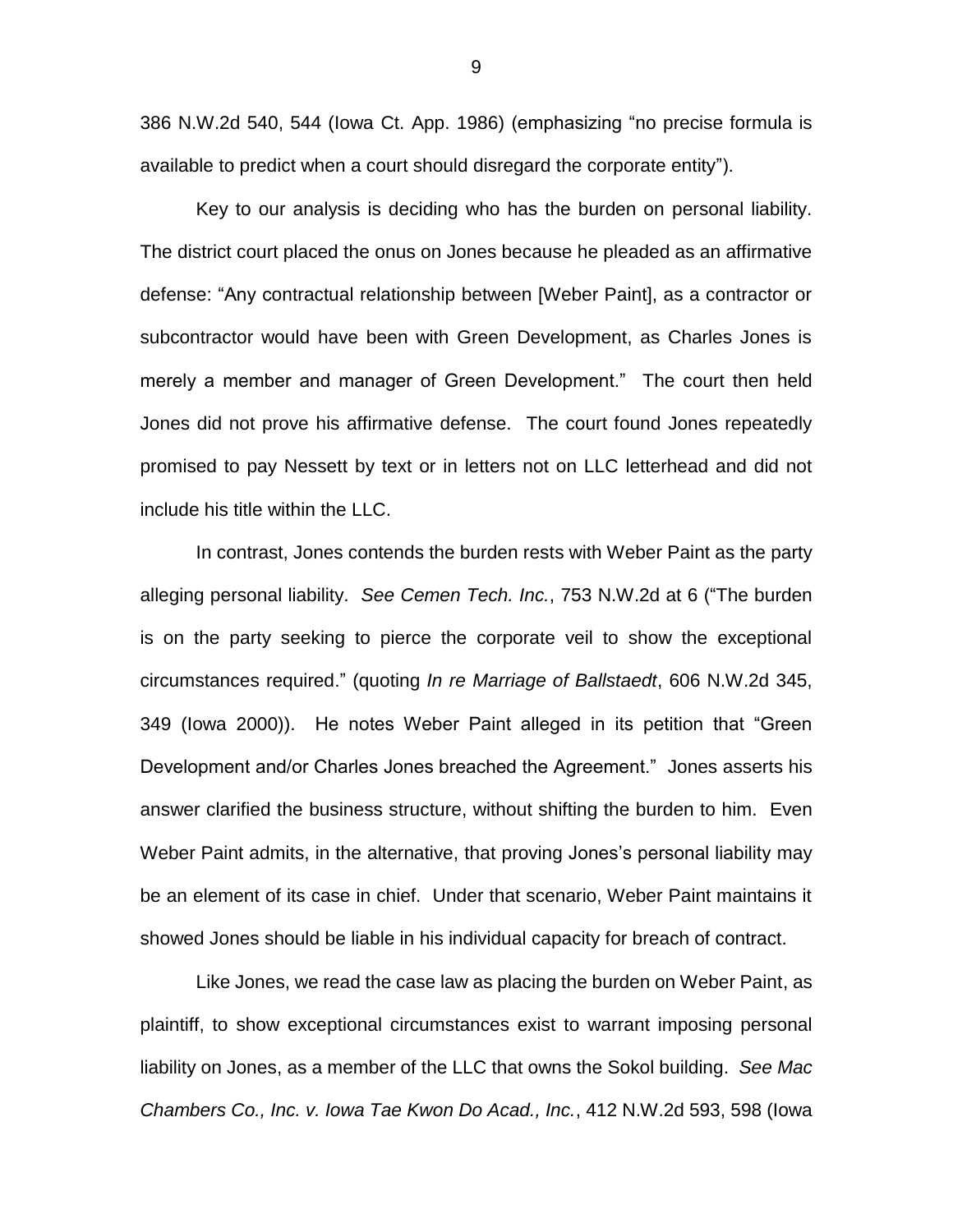1987). And contrary to Weber Paint's assertion on appeal, it did not show such extraordinary circumstances existed. At trial, Nesset acknowledged Jones acted as the "owner's representative" when he took over the general contracting duties from Wilson. When Jones made partial payments to Weber Paint, he did so on the Green Development account. Weber Paint offered no evidence the LLC was undercapitalized, lacked separate books or finances, was promoting any fraud or illegality, or was a sham.

At most, Weber Paint asserts Jones's promises to pay were not made "solely" in his representative capacity as a member or manager of the LLC because they were not on letterhead and Jones referred to himself in the "first-person." This assertion does not justify a court in veil piercing. *See HOK Sport, Inc. v. FC Des Moines, L.C.*, 495 F.3d 927, 935 (8th Cir. 2007) (explain that disregarding entity's corporate form under "remedy of piercing the corporate veil is an extraordinary measure that should be reserved for exceptional circumstances"). Nothing about the casual nature of Jones's text messages undermines the financial soundness or legitimacy of his LLC structure.

On this issue, the district assigned the burden of proof to the wrong party. We are not bound by that legal conclusion. When the burden is placed on Weber Paint, the record does not support the district court's conclusion that Jones is individually liable for the breach of contract. We reverse that aspect of the ruling.

### **C. Reduction in Award**

Green Development next argues the district court should have reduced Weber Paint's judgment based on "undisputed deficiencies in the work performed." Like the previous issue, we review this contract claim for legal error. *See Van*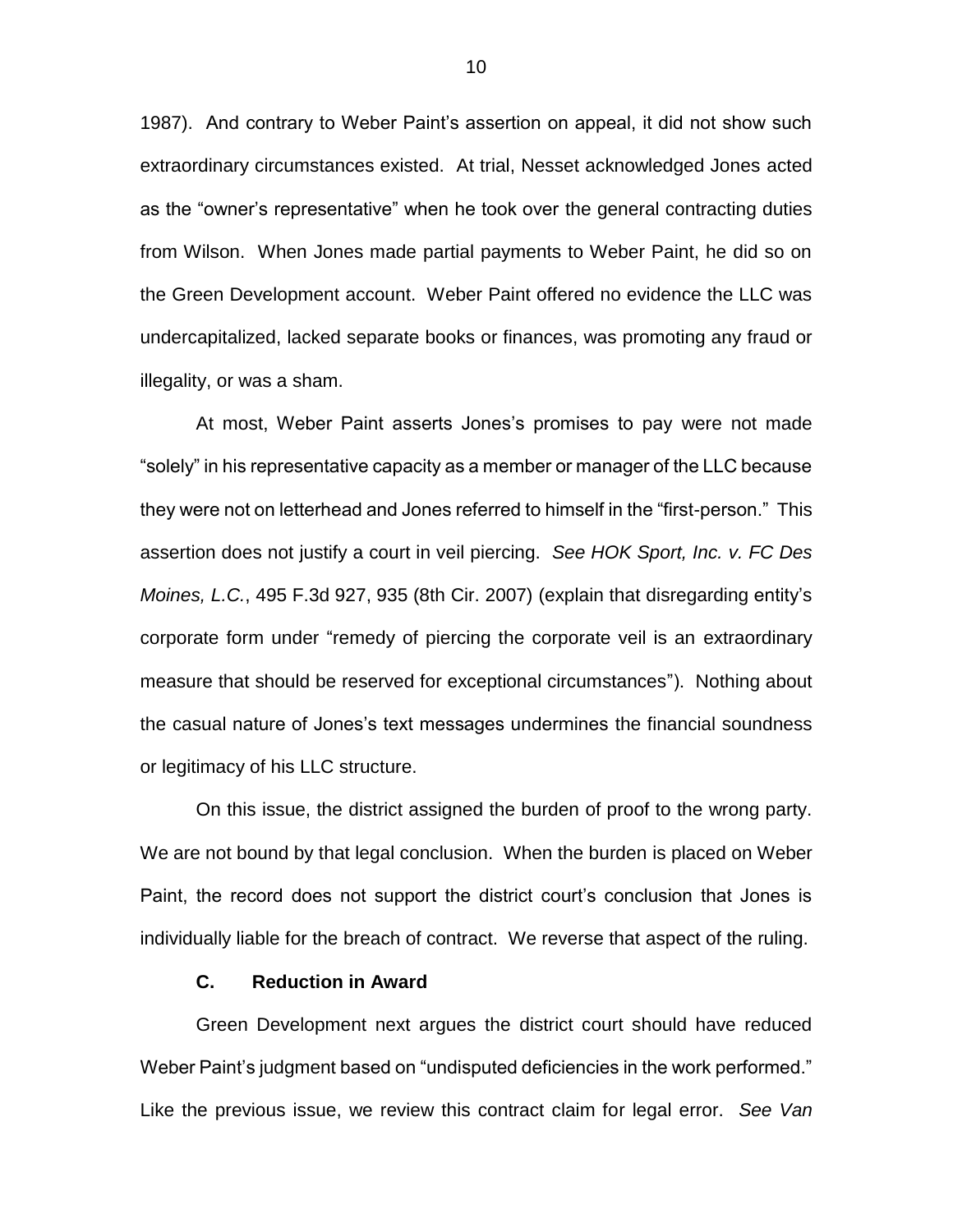*Sloun*, 778 N.W.2d at 178. We are bound by the district court's findings of fact if supported by substantial evidence. *Id*. at 179.

To support its argument, Green Development points to a passage in the district court ruling discussing the parties' dispute over the doors. But the district court's factual findings do not help Green Development. As the court explained:

[T]he evidence at trial shows that Weber Paint took actions to correct any deficiencies or imperfections in its work that were noted by Jones as the project progressed, including remedying the function of the doors. Jones admitted at trial that his primary objection ultimately was that Weber Paint never came back to properly finish the cosmetics of the double doors.

The court also found Jones's statements that "he never intended to pay for the doors" lack credibility. The court determined "Jones's own delay in ordering the doors ultimately forced the rush of their installation when not completely finished." From these findings, the court rejected the request for an offset. We find substantial evidence in the record supporting the district court's rejection of Green Development's request for a reduction in the judgment.

## **D. Appellate Attorney Fees**

As a final measure, we address Weber Paint's request for appellate attorney fees. Weber Paint cites Iowa Code section 572.32: "In a court action to enforce a mechanic's lien, a prevailing plaintiff may be awarded reasonable attorney fees." That statute also "contemplates the award of appellate attorney fees." *Schaffer v. Frank Moyer Constr., Inc.*, 628 N.W.2d 11, 23 (Iowa 2001).

The district court exercised its discretion to award attorney fees to Weber Paint as the "prevailing plaintiff" at the trial level. *See Tri-State Agri Corp. v. Clasing*, No. 00-1344, 2001 WL 1658852, at \*6 (Iowa App. Dec. 28, 2001) (noting